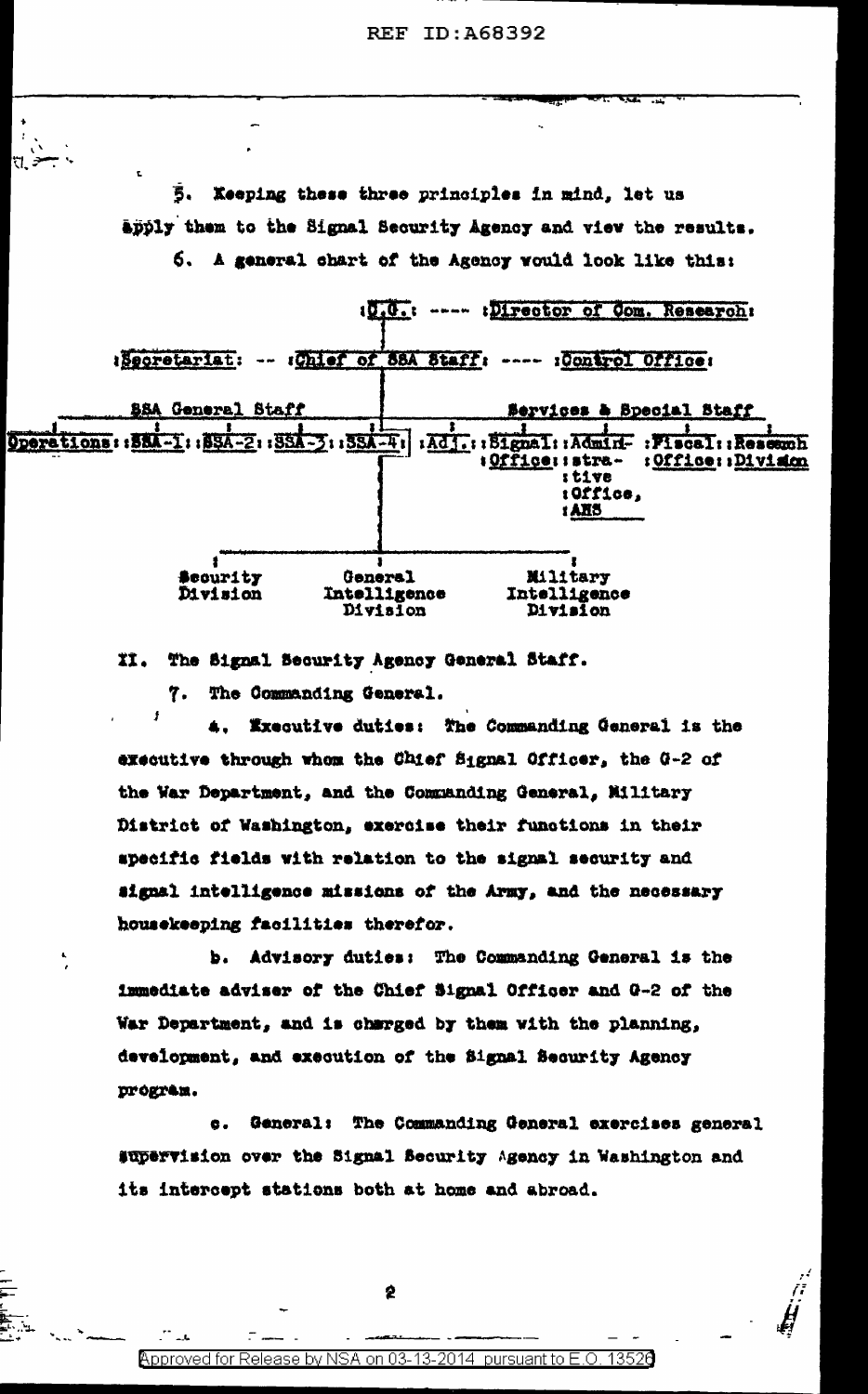8. Chief of Staff.

a. General: The Chief of Staff assists the Commanding General by taking action on all matters generally delegated to him by the Commanding General, and by exercising supervision over the various Signal Security Agency Staff officers, the officers in charge of the Special Services, the subordinate divisions, and the intercept stations at home and abroad. The Chief of Staff acts for the Commanding General in his absence.

b. Budgetary matters: The Chief of Staff is charged with the establishment of policies and the supervision and approval of budgetary matters, and the correspondence and reports relating thereto.

c. Organization and administrative procedures: The Chief of Staff determines all questions of organization and administrative procedure for the Signal Security Agency.

9. Secretariat, Signal Security Agency Staff:

a. General: The Secretariat, consisting of the Secretary, Signal Security Agency Staff and such assistant secretaries as may be necessary, is charged with the general administration of the office of the Commanding General and Chief of Staff.

b. Functions:

- (1) Processing of papers requiring action or concurrence of the Chief Signal Officer, Army Communications Service, War Department General Staff, Commanding General, Chief of Staff, and the several Signal Security Agency Staff offices.
- (2) Maintenance of an office of temporary record and the recording, authentication, and distribution of the decisions of the Commanding General and Chief of Staff.

Ť,

ž,

 $\mathbf{I}$ 

 $\overline{\mathbf{3}}$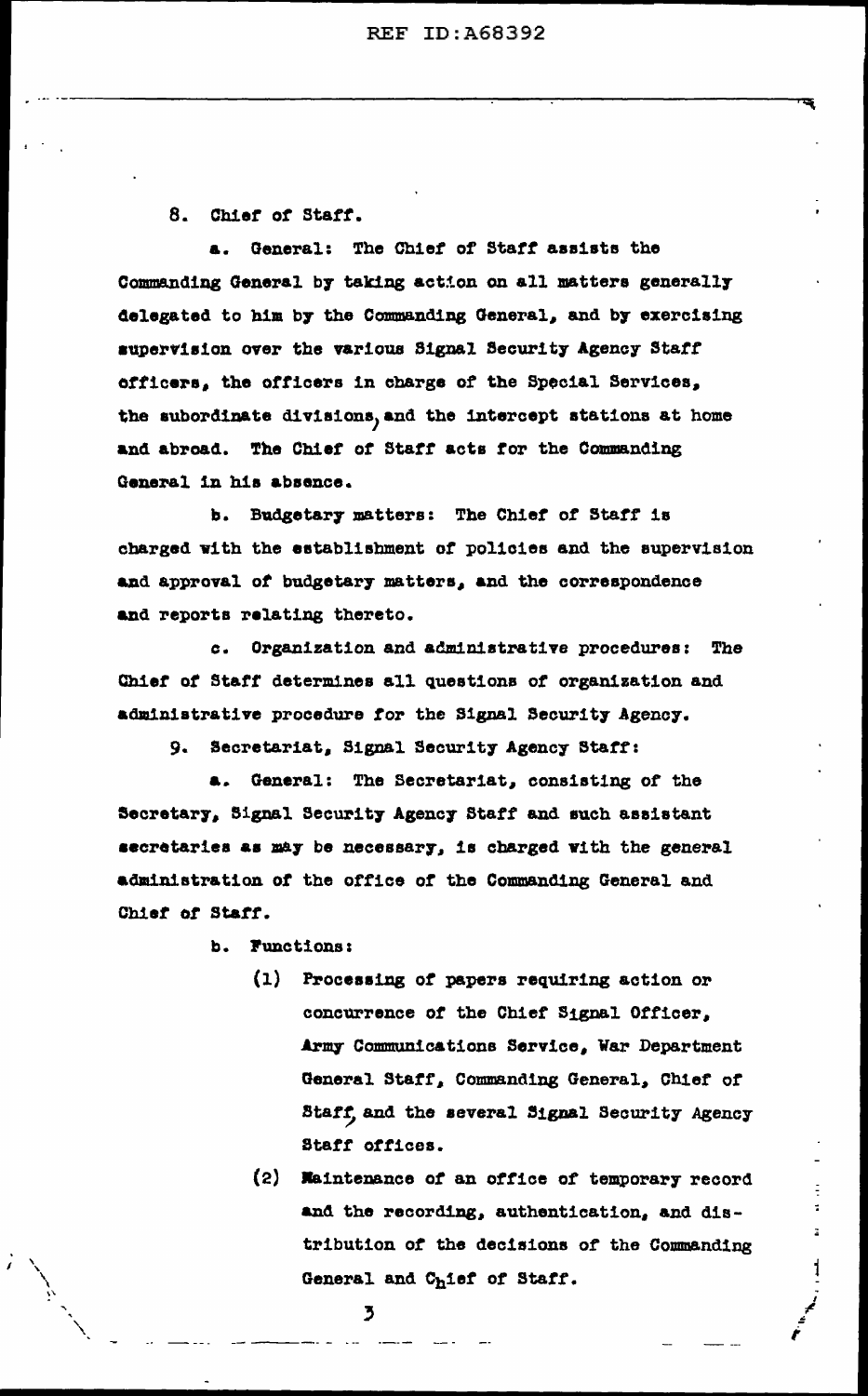- (3) Collection of statistical information required by the Commanding General and Chief of Staff
- (4) Such other secretarial duties as the Commanding General and the Chief of Staff may direct.

## 10. The Signal Security Agency Staff.

The Signal Security Agency Staff under the a., direction of the Commanding General, plans and coordinates the development of the Signal Security Agency, and assists the Commanding General in the direction of Signal Security Agency operations at home and abroad. It is especially charged with providing such broad basic plans and policies as will enable the Division Chiefs and Commanding Officers of intercept stations in the field to prepare and execute detailed programs. The Signal Security Agency Staff supervises the execution of these detailed programs. In so doing, it does not engage in administrative duties or in operations for the performance of which an agency exists.

11. Staff procedures.

a. General: The several offices of the Signal Security Agency Staff and the subdivisions thereof are authorized and expected to communicate directly and expeditiously with each other, and with the subordinate commands and appropriate branches thereof, concerning matters over which they severally have supervision.

b. Issuance of instructions and directives: The Chief of Staff, the Secretariat, and the Assistant Chiefs of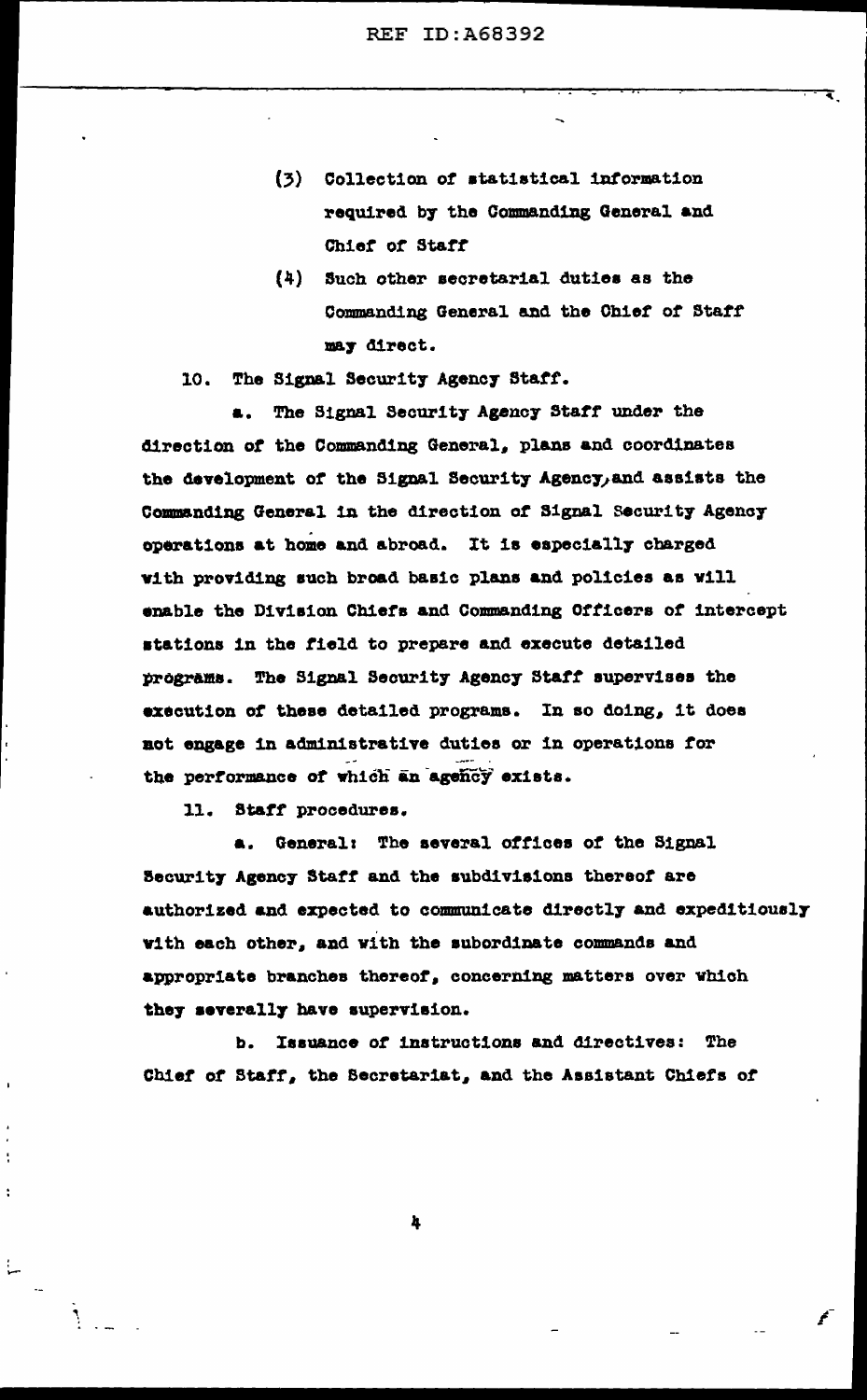Signal Security Agency Staff are authorized, on matters under their supervision, to issue instructions in the name of the Commanding General.

c. Processing of memoranda to Chief of Staff:

- (1) The usual vehicle for recommending action to the Commanding General is a memorandum for the Commanding General.
- (2) Memoranda for the Commanding General which are prepared outside the Signal Security Agency Staff are not prepared for concurrence by the Assistant Chiefs of Signal Security Agency Staff, but are routed through the Signal Security Agency Staff office having primary interest. The Signal Security Agency Staff office having primary interest determines what concurrences are necessary.

đ. Offices of the Signal Security Agency Staff maintain files of temporary record, which are transferred to the Signal Becurity Agency Adjutant when no longer current. All offices of the Signal Security Agency Staff are charged with the collection and transmission to the Signal Security Agency Adjutant, for the use of the Signal Security Agency Historical Section, all historical data. Records of no permanent value should be eliminated and destroyed by the office concerned and not sent to the Signal Security Agency Adjutant for permanent file.

Titles of the Signal Security Agency Staff offices: 12.

a. The Signal Security Agency Staff indudes the following offices, each office being under the immediate control of an Assistant Chief of Signal Security Agency Staff:

| <b>Personnel</b>                                  | . 8 |
|---------------------------------------------------|-----|
| Information Office                                | 2   |
| Organization and Training Office<br>Supply Office | 8   |

Operations Office

**Name** 

**SA-1 JSA –2** 

Abbreviation Symbol

**OPO** 

É.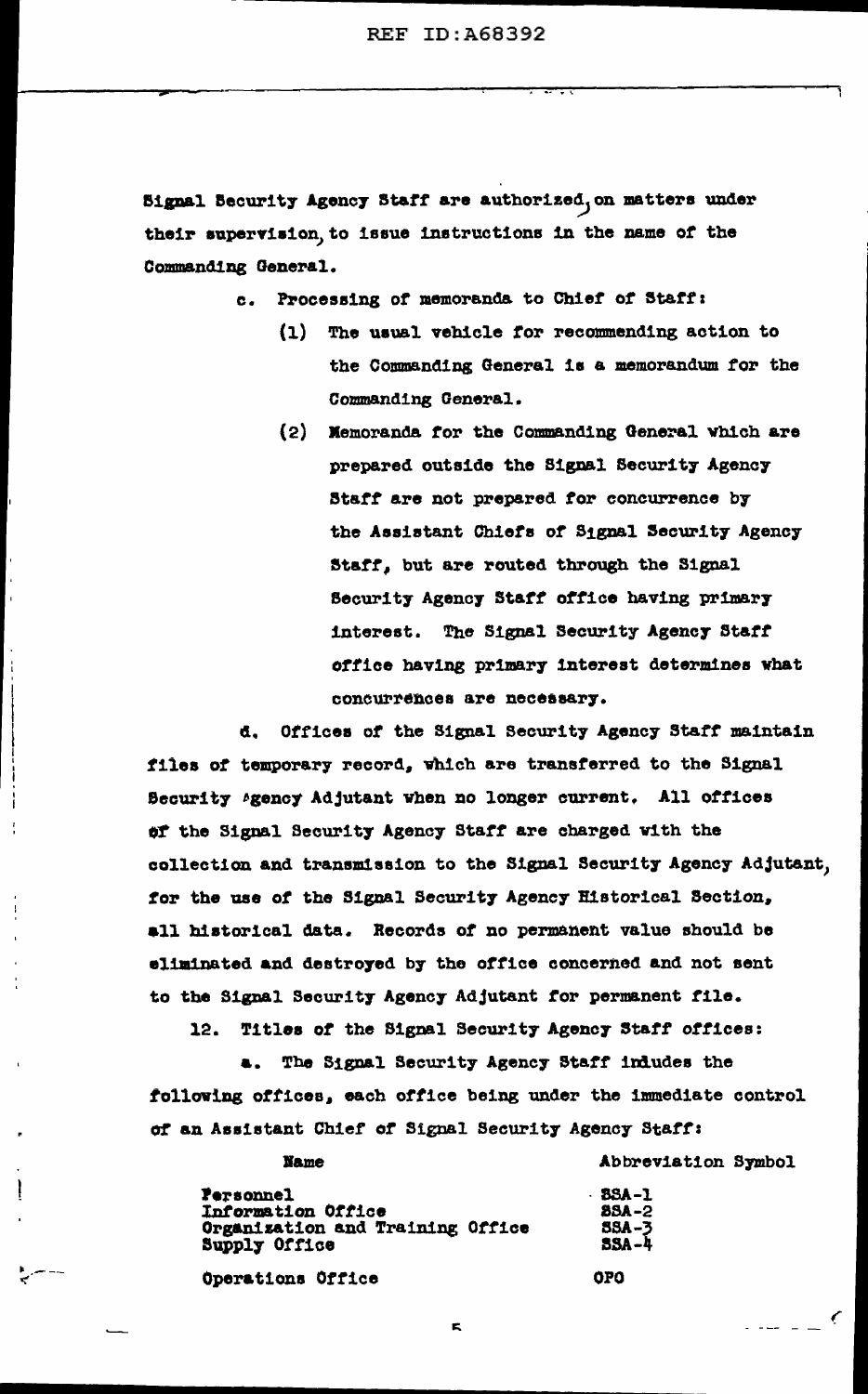The chiefs of the several offices of the Signal b. Security Agency Staff will be designated as Assistant Chiefs of Signal Security Agency Staff; the prescribed abbreviation will be AC of SSAS, followed by the prescribed abbreviation of the office.

13. Personnel Office.

 $\cdot$  .

The Personnel Office is charged, in general, with  $\blacksquare$ . those duties of the Signal Security Agency Staff which relate to the personnel of the Signal Security Agency as individuals.

The Personnel Office is specifically charged with b. the determination of plans and policies concerning:

- (1) Procurement, promotion, transfer and assignment of all military personnel of the Signal Security Agency at home and abroad.
- (2) Recruitment, selection, job assignments, promotion and separation of all civilian personnel of the **Signal Security Agency.**
- (3) Replacements of personnel in accordance with priorities formulated by SSA-3.
- (4) Contact with all government agencies including Army, and with civilian universities, communications companies, and research laboratories, in conformity with SSA-2 liaison doctrine regarding available personnel suitable for Signal Security Agency use.
- (5) Religion, recreation, cafeteria, post exchange, transportation, leaves and furloughs, working hours, revards and punishments of both military and citlian personnel, including necessary adjustments as between these two classes of personnel.
- (6) Orientation and indoctrination of all nevly arrived personnel, military and civilian.

ú

 $6\phantom{1}$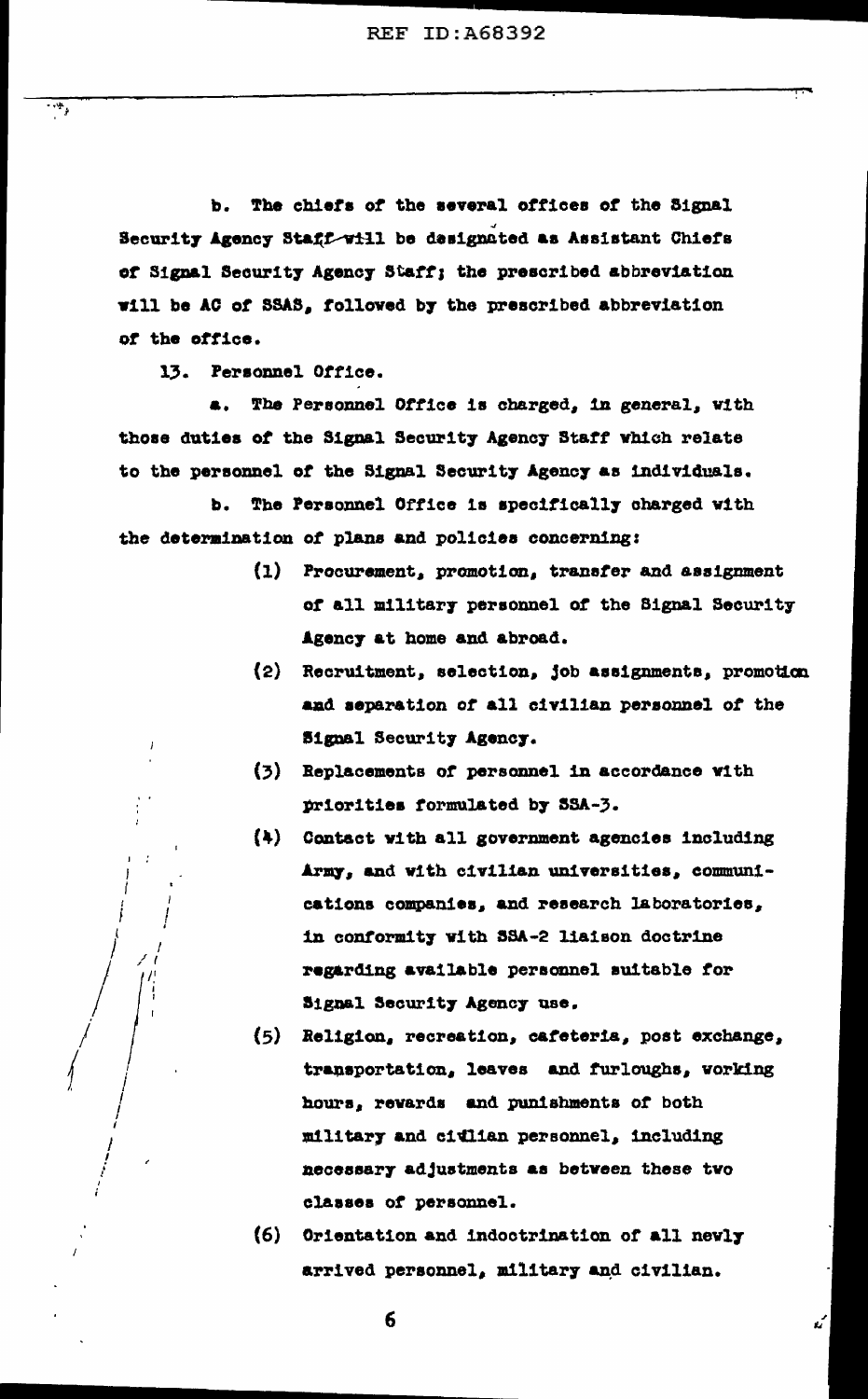14. Information Office.

The Information Office is charged, in general, with those duties of the Signal Security Agency which relate to the collection, evaluation, and dissemination of Signal Security Agency information.

The Information Office is specifically charged b. with the direct supervision of the Signal Security Agency Document Section.

The Information Office is specifically charged  $\mathbf{c}$ . with the preparation of plans and policies and the supervision of the following:

- (1) Collection of Signal Security Agency information at home and abroad.
- (2) Evaluation, interpretation, and dissemination of Signal Security Agency information.
- $(3)$ Coordination of producing agencies.
- (4) Liaison with all necessary outside agencies, military, civilian, and foreign.
- $(5)$ Integration of knowledge, as between Security,
- 92 Intelligence, and Research Divisions.
	- (6) Safeguarding Signal Security Agency information,

to include public relations.<br>add Historical decline 15. Organization and Training Office.

 $\overline{7}$ 

 $\sim$  .

The Organization and Training Office is charged, in a. general, with those duties of the Signal Security Agency Staff which relate to mobilization, training, organization, and demobilization of the Signal Security Agency.

The Organization and Training Office is specifically b. charged with the following functions and with the supervision of activities thereunder:

> (1) Formulation of general and special policies governing mobilization and demobilization of the Signal Security Agency.

> > $-1$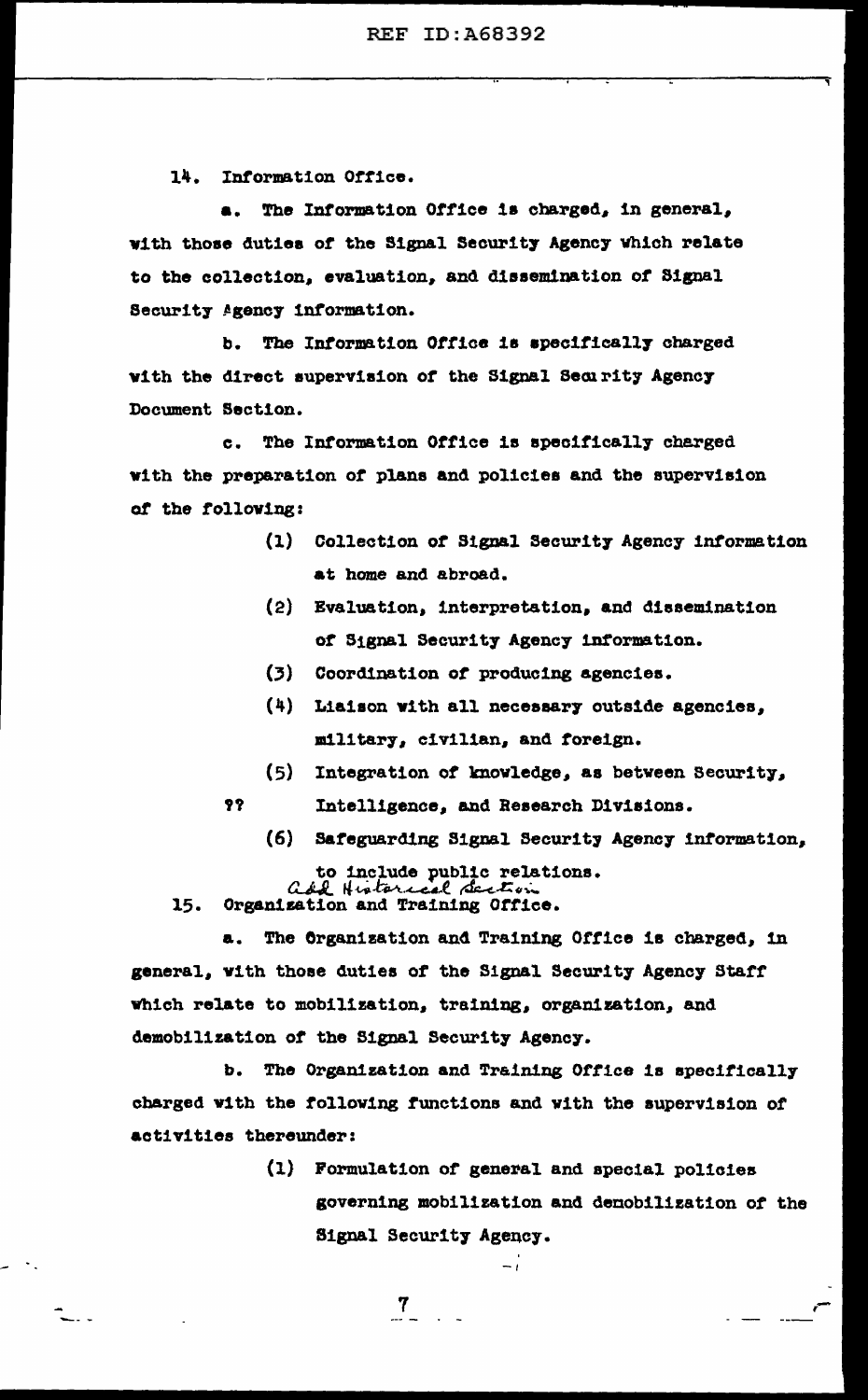- (2) Reapona1b111t7 tor preparation, baaed on atrategic or operational requirements, or intercept atat1ona, traffic centers, or other aub~un1ts *or* Signal Security Agency as may be necessary.
- (3) Allocation of personnel in bulk to the Operating D1v1a1one, Service Sections, and subordinate external stations or the Signal Security Agency, based on the consideration *ot* strategic or operational requirements and availability of equipment, personnel, and housing.
- (4) Preparation *ot* directives eatabliahing the number or SIS units and RI companies vhieh must be available by stated dates for use in combat theaters.
- (5) Pormulation of basic policies (adequate tor use as directives) for Army Ground Forces, Army Air Forces, and Army Service Forces, relating to the tollov1ng:
	- (a) Training standards.
	- (b) Tactical development.
	- (c) Training doctrine.

-..... -

- (d) Curriculum or the USMA, and all Service schools.
- (e) Joint air-ground training.
- (r) Civilian components and Signal Securit7 Agency training in civilian institutions.
- (6} Pormulation of basic policies governing the organization of Signal Security Agency, ground and a1r-t1eld units.
- $(7)$  Formulation of basic policies governing Tubles or Organization and ao much or. Tables or Basic Allowances as relate to the allotment of major items of equipment to units and the distribution .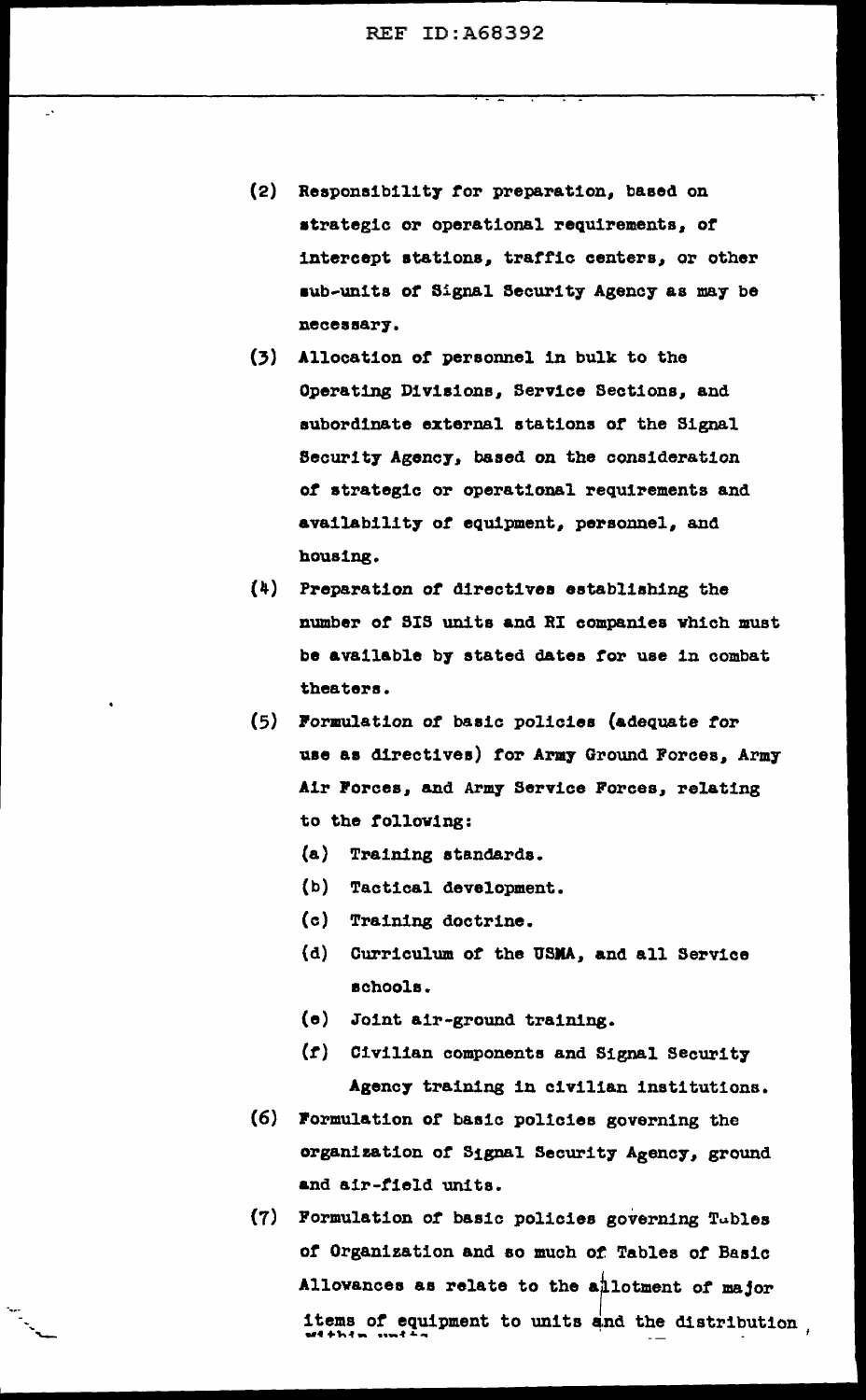(8) Allocation in bulk among Division, Service Sections, and subordinate external stations of the Signal Security Agency of replacements

and common major items of equipment.<br>16. Supply Office.

a. The Supply Office is charged, in general, with those duties of the Signal Security Agency Staff which relate to the supply to Signal Security Agency units, both at home and abroad, and to other units of the Army, of thems produced at or controlled by the Signal Security Agency, influding cryptographic machines, devices, and documents.

b. The Supply Office is specifically charged with the following functions and with the supervision of activities thereunder:

- $(1)$ Preparation of such broad basic supply plans as are required by mobilization, training, and strategic plans, and as will enable Signal Security Agency units at home and abroad to prepare detailed programs and plans for the accomplishment of their missions, and the adjustment of such basic plans to meet changing Signal Security Agency needs and procurement possibilities.
- (2) Assistance to the Operations Office in determining the broad priorities of supply among various units of Signal Security Agency both home and abroad.
- $(3)$ Formulation of basic policies governing so much of Tables of Basic Allowances as is not assigned by paragraph 14b(7) to the Organization and Training Office.
- $(4)$ Collaboration with the Organization and Training Office in the preparation of bases for Signal Security Agency units.

ester ite til till zine

9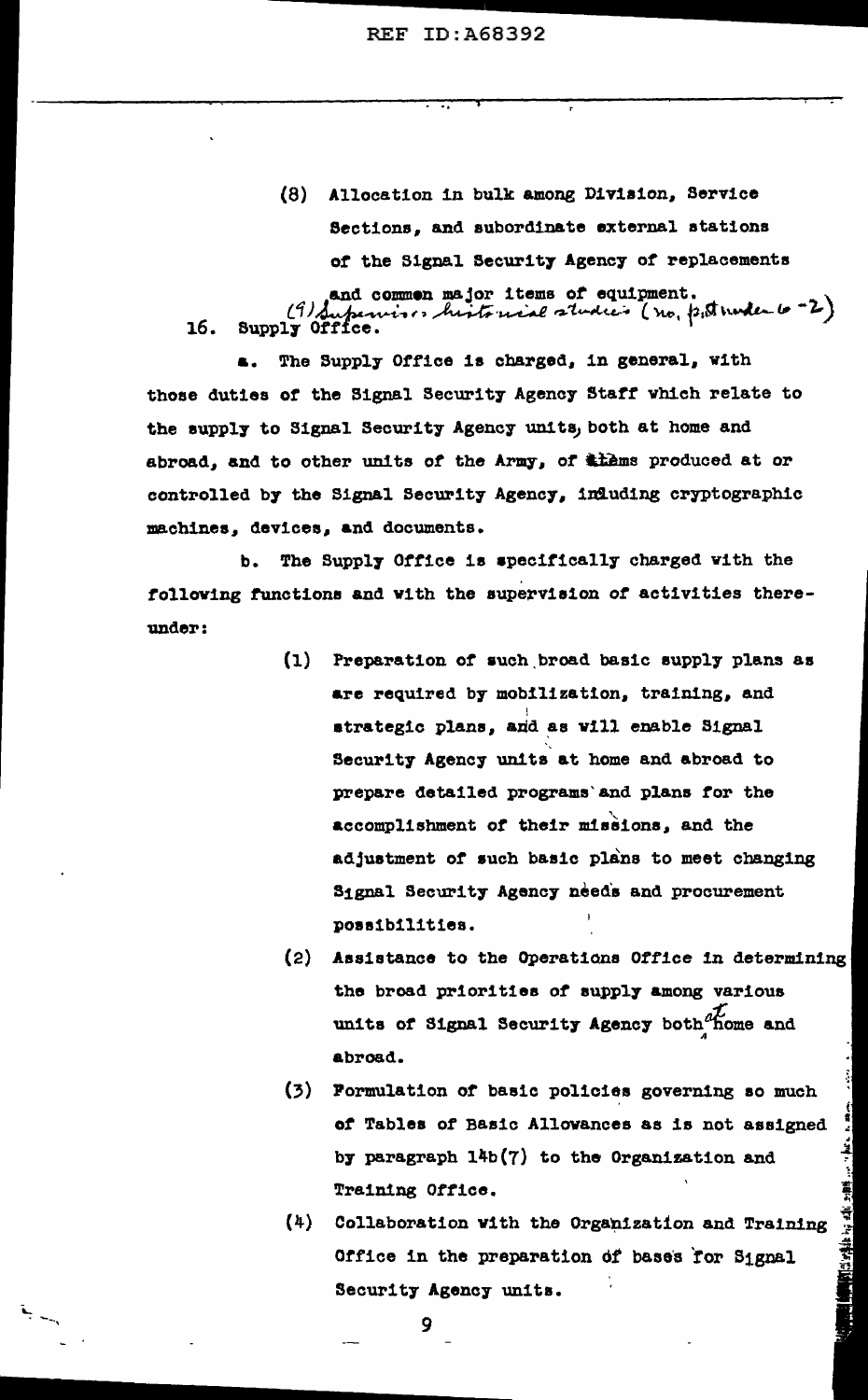$c_{\bullet}$ The Supply Office is also charged with preparation of such broad policies and directives as may be necessary to coordinate among the various Signal Security Agency units the following matters:

- (1) Distribution, storage, and issuance of equipment.
- (2) Transportation by land, water, and air of personnel and supplies.
- $(3)$ The types of supplies required by the Signal Security Agency.
- (4) Preparation of estimates of funds and priorities pertaining thereto.
- (5) Property responsibility and accountability.
- (6) Buildings and space allocation.

17. Operations Office.

a. The Operations Office is charged, intgeneral, with those duties of the Signal Security Agency Staff which relate to formulation of plans and strategic direction of Signal Security Agency units at home and abroad. In time of peace, it is charged with the preparation and supervision of war and mobilization plans. It constitutes the command post for the strategic direction of Signal Security Agency units at home and abroad.

10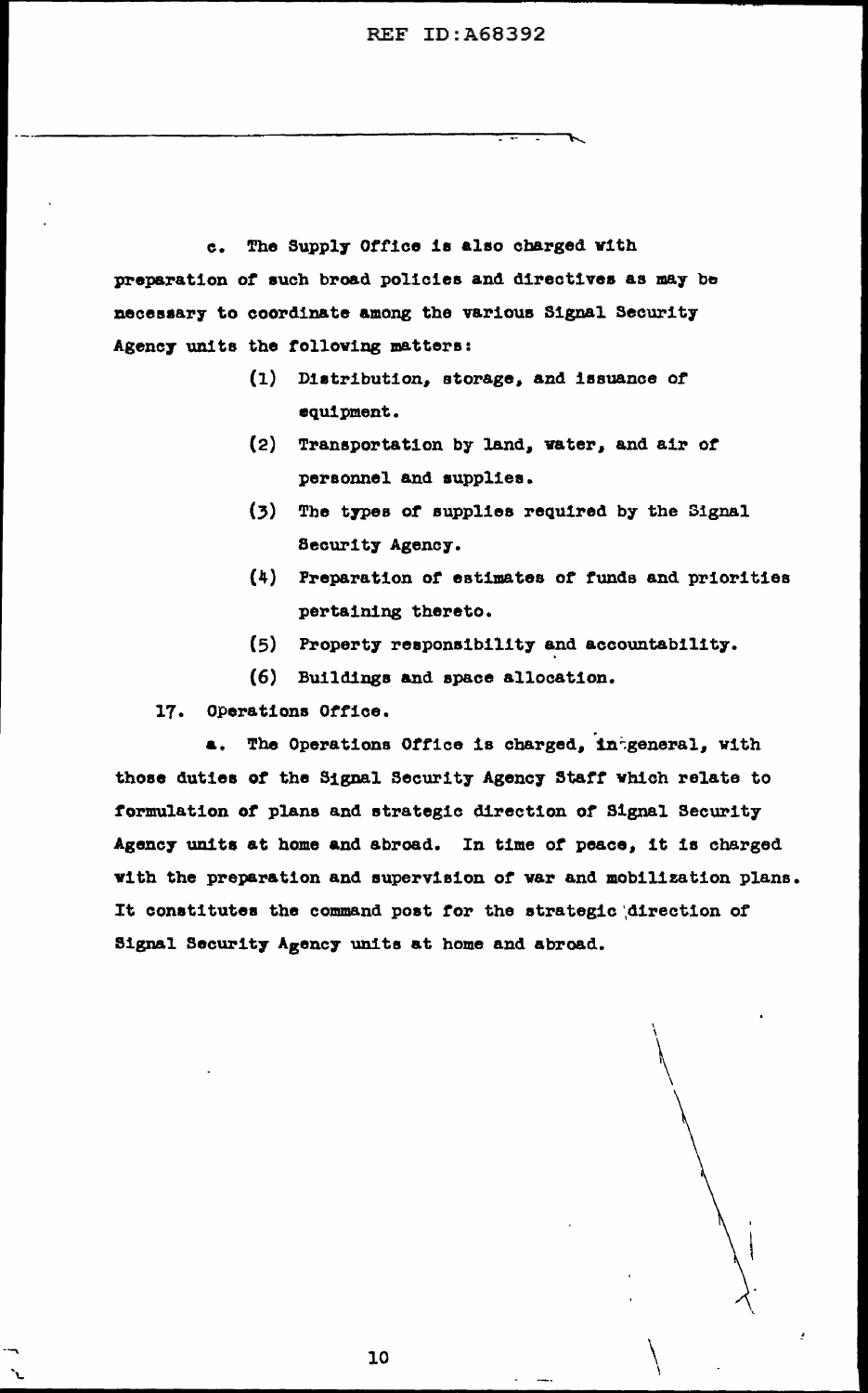III. The Special Staff and Services.

18. In adapting Special Staff and Service functions for the Signal Security Agency, practices and organization common in United States Army usage have been drawn upon as far as possible.

19. Director of Communication Research:

a. Is technical adviser to the Commanding General in all cryptographic and cryptanalytic activities.

b. Exercises staff supervision over the technical operations of the Signal Security Agency, making recommendations to the Commanding General for improvement therein.

d. Exercises staff supervision over the Research and Development Division.

d. Exercises staff supervision over all cryptologic publications and distribution thereof.

20. Control Office:

a. Performs control analysis studies and makes recommondations concerning:

- (1) Effectiveness of execution of plans and directives.
- (2) Administrative functions, methods and procedures.
- (3) Nethods and procedures for work simplification and personnel utilization.

 $\overline{\mu}$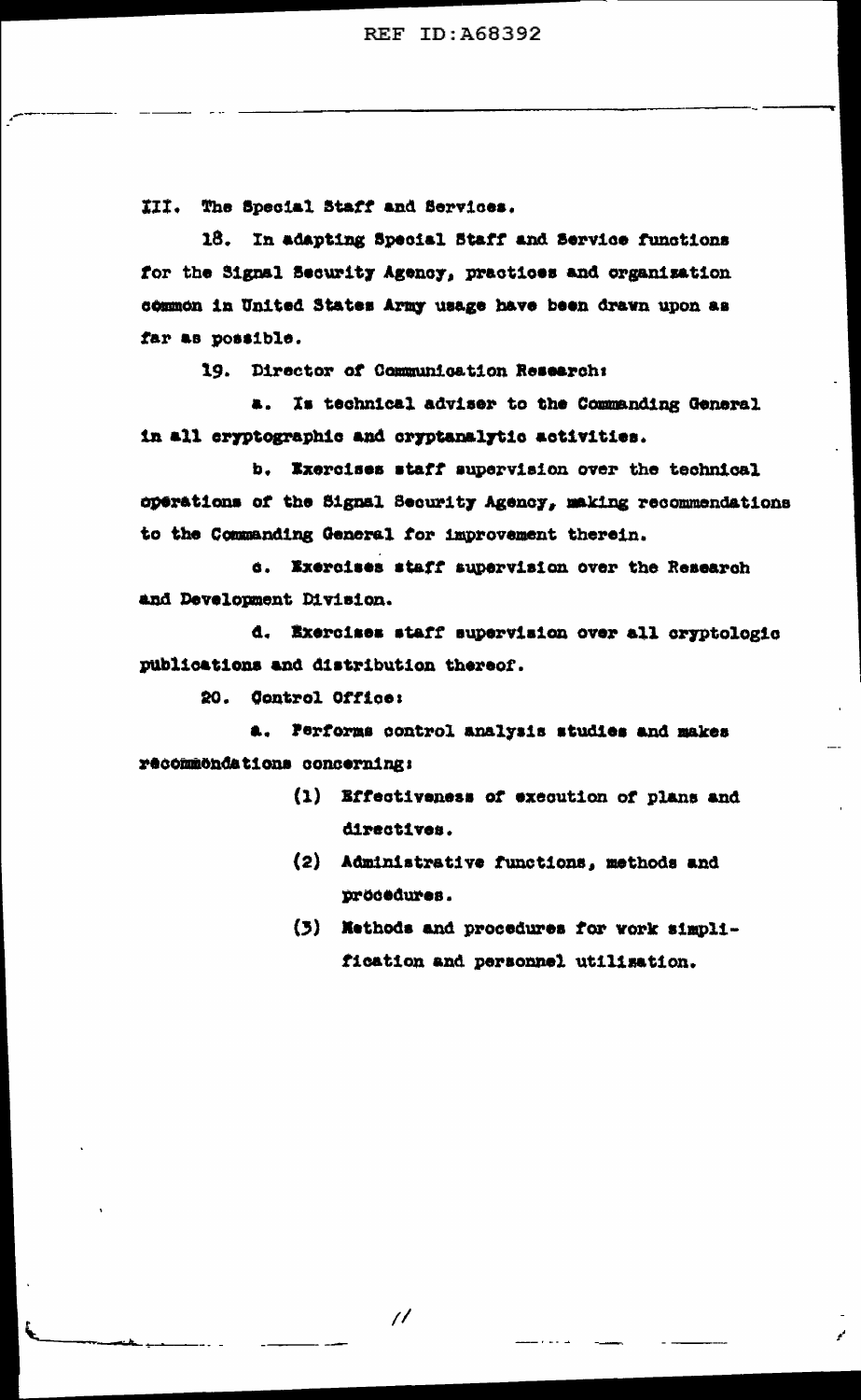III. The Special Staff and Services.

18. In adapting Special Staff and Service functions for the Signal Security Agency, practices and organization common in United States Army usage have been drawn upon as far as possible.

The Signal Security Agency Adjutant's Office.  $21.$ 

- a. General:
	- $(1)$ Under the direction of the Commanding General, the Adjutant is charged with the responsibility for performing for the Signal Security Agency such administrative functions of the nature indicated in paragraph b below as may be delegated to him.
- b. The Adjutant is charged with the following responsibilities:
	- $(1)$ Recording, authenticating, and communicating to the various units and individuals of the Signal Security Agency all administrative orders, instructions, and regulations.
	- $(2)$ Receiving, recording, and conducting all correspondence concerning the Signal Security Agency.
	- $(3)$ Establishing general policies and standards of records administration to coordinate and improve administrative practices with respect to current records of the Signal Security Agency; issuing instructions for the preservation and disposition of all records of the Signal Security Agency wherever located in accordance with current instructions of the War Department.

 $\hat{H}$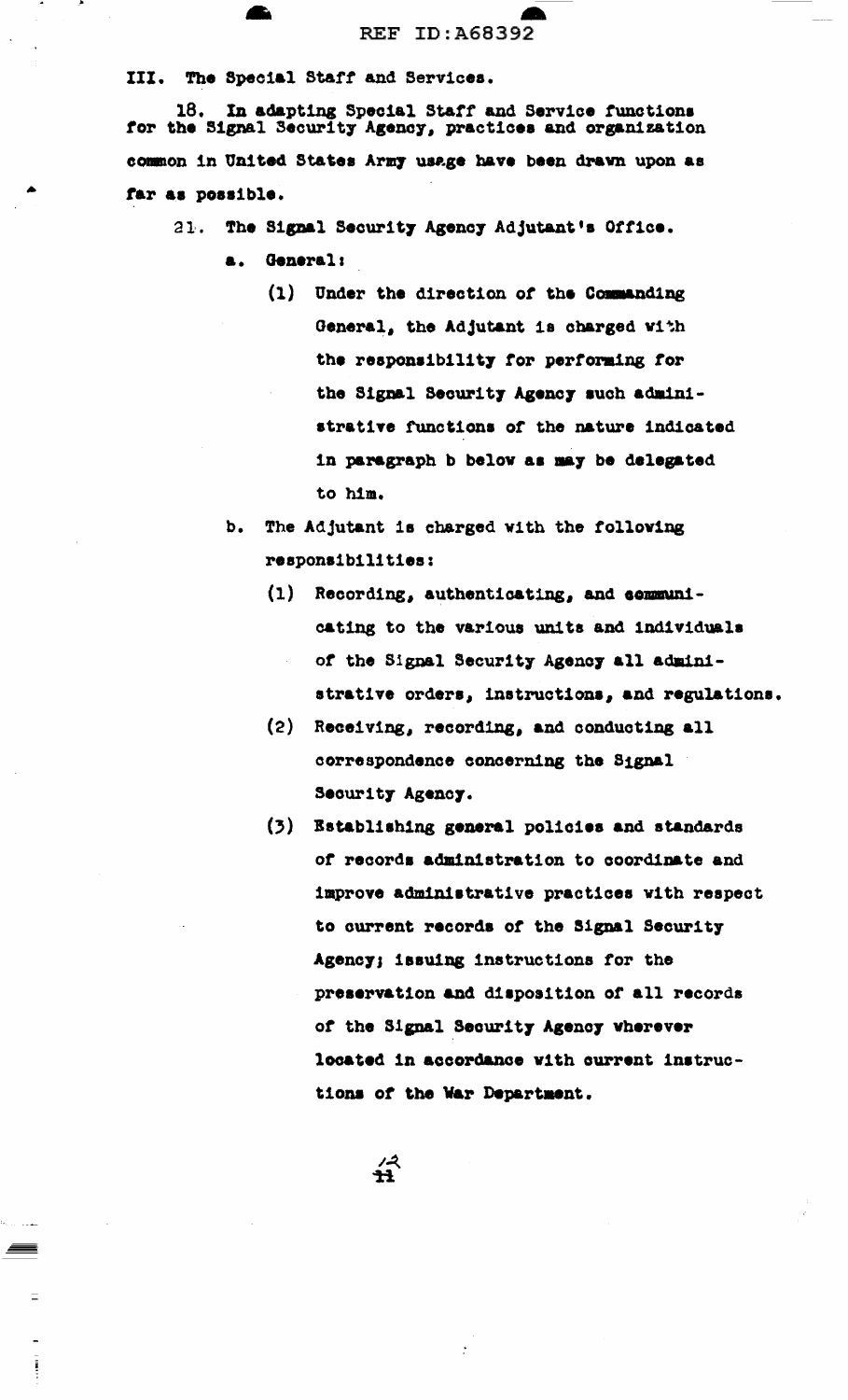- $(4)$ Custody of all of the permanent noncurrent records of the Signal Security Agency, and such other permanent records as may be prescribed, and the coordination of all business pertaining thereto.
- $(5)$ Administration and supervision of those Army Extension Courses peculiar to the Signal Security Agency.
- (6) Consolidating returns as to the strength and distribution of Signal Security Agency personnel.

 $\frac{1}{2}$ 

- (7) Direction and supervision of the Mail Room, and courier and messenger service.
- $(8)$ Operating functions of procurement, classification, assignment, promotion, transfer and separation of all military and civilian personnel of the Signal Security Agency.

22. The Signal Security Agency Signal Office.

The Signal Officer is a member of the staff of **a.** the Commanding General.

- He is charged with the following specific duties: b.
	- (1) Adviser to the Commanding General and his staff on signal matters including the location of intercept stations.
		- (2) Supply of signal equipment and supplies in accordance with authorized supply procedure and channels.
	- (3) Installation, maintenance, and operation of the signal communication system, including teletype and telephone systems.
	- (4) Operation of the message center.

्<br>१९

 $\Xi$ 

 $\mathbf{u}^{\mathbf{u}}_{\mathbf{u}}$  $\ddot{\phantom{a}}$  (5) Operation of photographic services.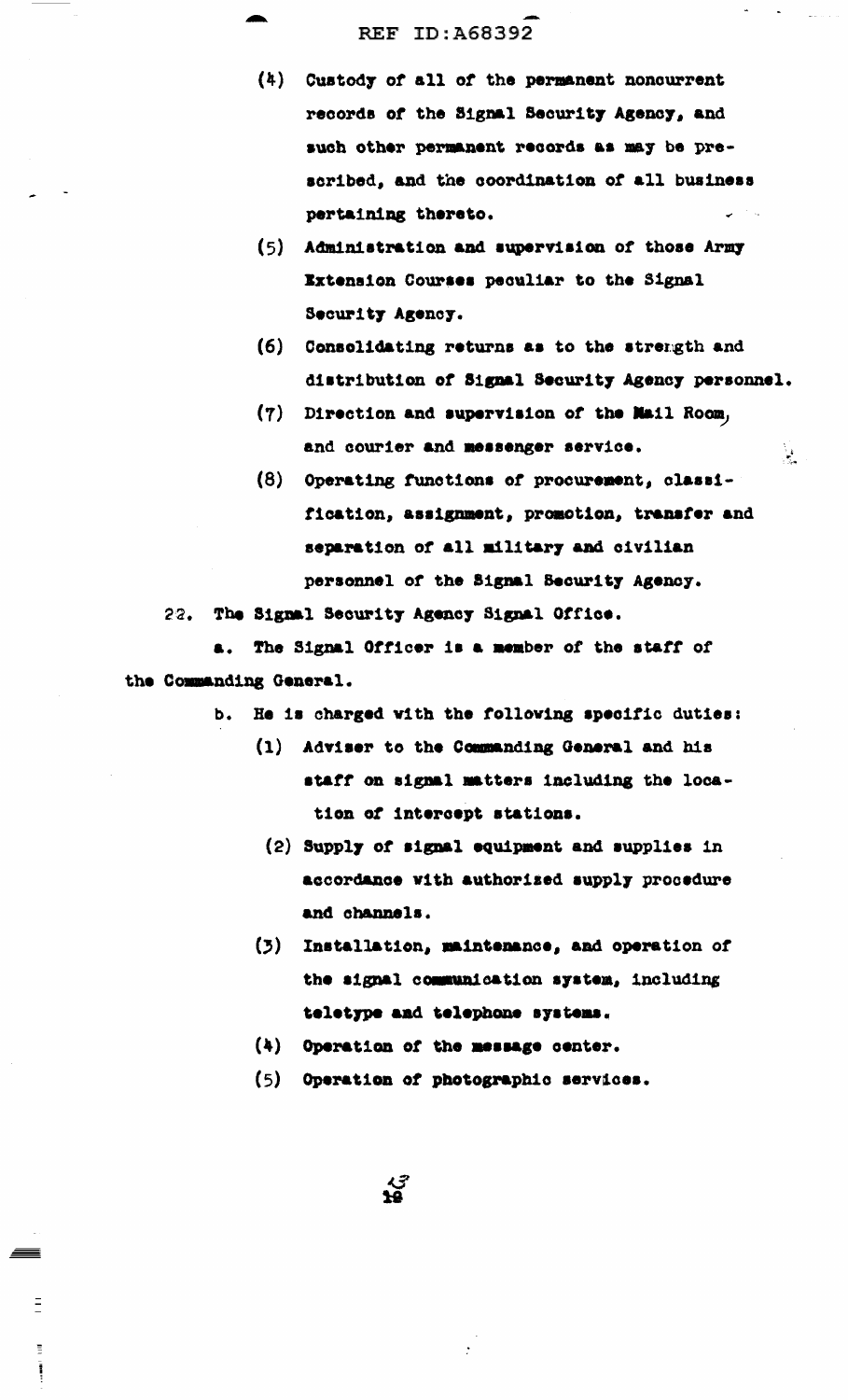23. Administrative Officer, Arlington Hall Station.

a. The Administrative Officer is responsible to the fommanding General for the operation at Arlington Hall Station of all administrative and service functions coming usder the jurisdiction of the Military District of Washington, and of all activities at Arlington Hall Station not specifically delegated elsewhere.

b. He is specifically charged with the following duties under approved Signal Security Agency Staff policies:

- (1) Maintenance of all records concerning Government properties, buildings, and leased lands.
- $(2)$ Property administration except signal property.
- $(3)$ Operation of post exchanges and cafeterias.
- $(4)$ Operation of a Legal Assistance Office.
- $(5)$ Operation of the Office of the Provost Marshal.
- $(6)$ Operation of the Office of the Post Chaplain.
- $(7)$ Operation of the Office of the Post Engineer.
- $(8)$ Operation of the Office of the Post Surgeon.
- Operation of the Office of Special Services.  $(9)$
- $(10)$ Operation of the Office of Transportation.
- $(11)$ Operation of the Post Notor Pool.
- $(12)$ Operation of the custodial maintenance of buildings.

24. Fiscal Officer.

 $\tilde{\textbf{i}}$ 

The Fiscal Officer is, in finance, the technical  $\blacksquare$ . adviser of the Commanding General within whose jurisdiction he exercises such authority as the Commanding General may direct.

b. As a representative of the Finance Department, the Fiscal Officer supervises within his jurisdiction all matters pertaining thereto with particular reference to the following:

- (1) Public funds
- (2) Property auditing.

c. Operates budgetary matters under policies as directed by the Chief of SSA Staff.  $/f$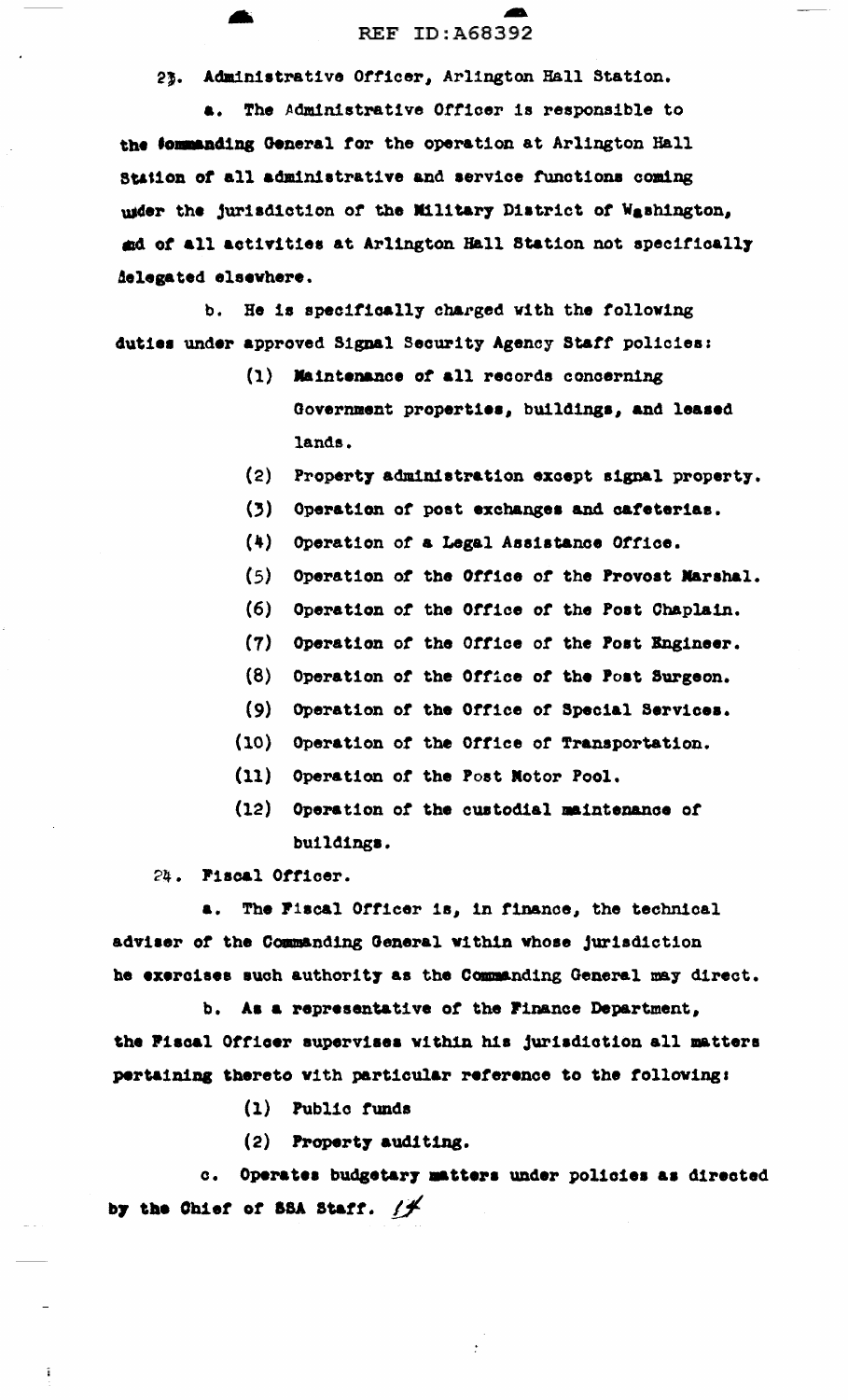25. Research and Development Division.

**a.** This Division is charged with all research and development in the Signal Security Agency.

b. It is specifically charged with research and development *ot* the following 1temas

- $(1)$  New cryptanalytic methods of attack in all scientific fields: IBM, RAM, electronic, mechanical and hand methods.
- (2) New cryptographic, cifax, and ciphony devices.
- (3) Counter-intercept measures.
- (4) Non-Morse intercept equipment.
- $(5)$  Automatic intercept equipment.
- (6) Secret 1nka and developera.
- c. It is charged also with the following responsibilities:
	- (l) Solution *ot* all unaolved trattic.
	- (2) Security attacks on our own cryptographic and communications systems.
	- (3) Supervision and maintenance of cryptanalytic maehiner7.
	- (4) Building and maintaining a working laborator7 containing all knovn methods or devices peculiar to Signal Security Agency operations.
	- $(5)$  **Maxaxma Maintaining contact with other govern**ment and commercial laboratories in accordance with policies laid down by **Signalishemential** SSA-2.
	- (6) lla1nta1ntng a teohnioal librar7.

/S